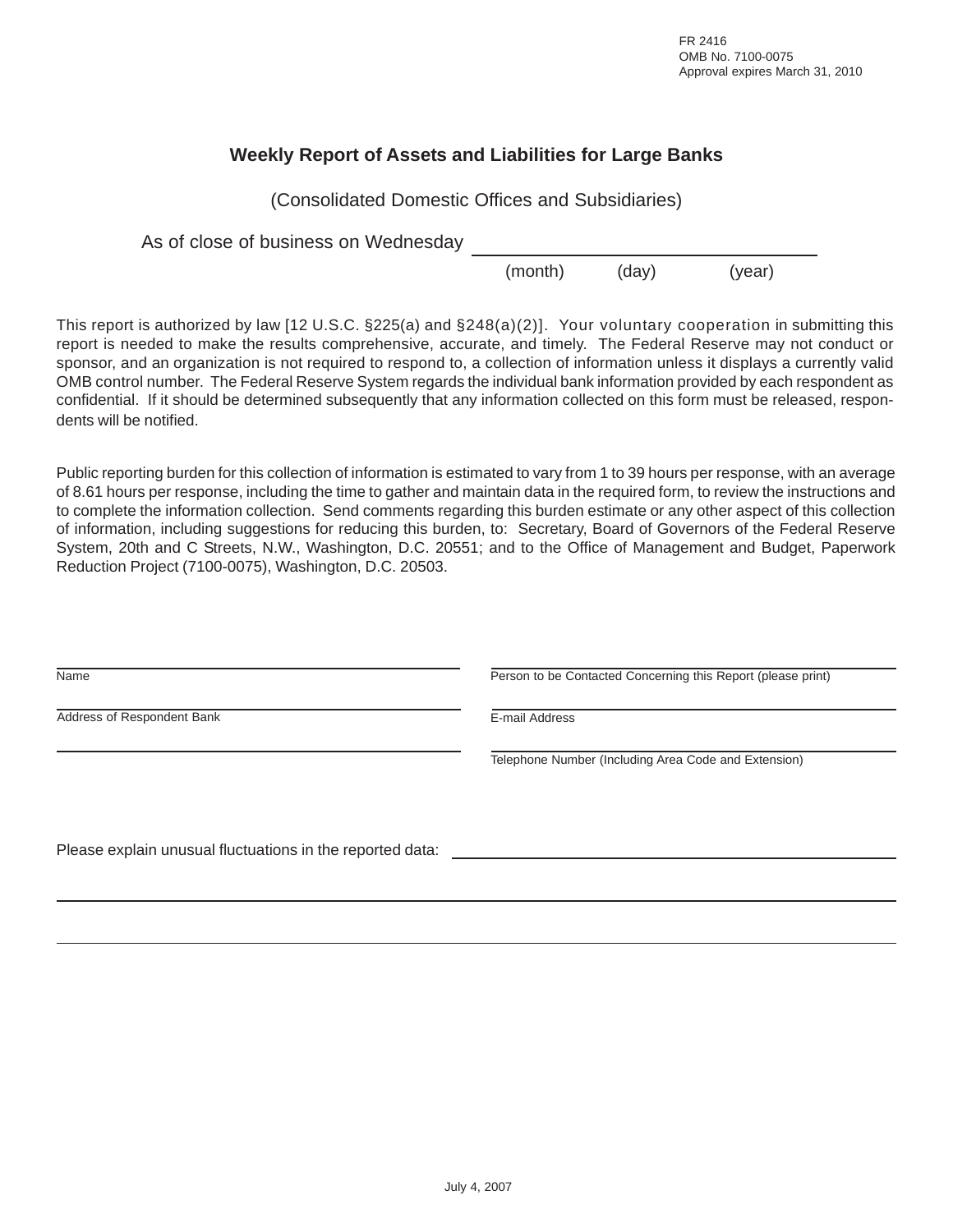|                |    | <b>Dollar Amounts in Thousands</b>                                            | <b>WRBK</b> | Bil | Mil | Thou        |
|----------------|----|-------------------------------------------------------------------------------|-------------|-----|-----|-------------|
| <b>ASSETS</b>  |    |                                                                               |             |     |     |             |
| $\mathbf{1}$ . |    |                                                                               | 0010        |     |     |             |
| 2.             |    | Trading assets:                                                               |             |     |     |             |
|                |    | a. U.S. Treasury securities and U.S. Government agency obligations            | 1010        |     |     | l2.a        |
|                | b. |                                                                               | A280        |     |     |             |
| 3.             |    | Securities held in investment accounts:                                       |             |     |     |             |
|                | a. | U.S. Treasury securities and U.S. Government agency obligations               | A281        |     |     |             |
|                | b. | Other securities:                                                             |             |     |     |             |
|                |    | (1) Securities issued by states and political subdivisions in the U.S.        | 1786        |     |     | 3.b(1)      |
|                |    |                                                                               | 0950        |     |     |             |
| 4.             |    | Federal funds sold and securities purchased under agreements to resell:       |             |     |     |             |
|                | а. | With commercial banks in the U.S. (including U.S. branches and                |             |     |     |             |
|                |    |                                                                               | 1360        |     |     |             |
|                | b. |                                                                               | 1370        |     |     |             |
|                | C. |                                                                               | 1390        |     |     |             |
| 5.             |    | Loans and leases:                                                             |             |     |     |             |
|                |    | a. Loans secured by real estate:                                              |             |     |     |             |
|                |    | (1) Revolving, open-end loans secured by 1-4 family residential properties    |             |     |     |             |
|                |    |                                                                               | 1797        |     |     | 5.a(1)      |
|                |    |                                                                               | A284        |     |     |             |
|                |    |                                                                               |             |     |     | [5.a(3)     |
|                |    | b. Loans to, and acceptances of, commercial banks in the U.S. (including U.S. |             |     |     |             |
|                |    |                                                                               | B531        |     |     |             |
|                | С. |                                                                               | 1545        |     |     |             |
|                | d. |                                                                               |             |     |     | <b>5.d</b>  |
|                | е. |                                                                               |             |     |     | l5.е        |
|                | f. |                                                                               | 1766        |     |     | l5.f        |
|                | g. | Loans to individuals for household, family, and other personal expenditures:  |             |     |     |             |
|                |    | (1) Credit cards and related plans (including check credit and other          |             |     |     |             |
|                |    |                                                                               | 2008        |     |     | 5.9(1)      |
|                |    | (2) Other (including single payment, installment, and all student loans)      | 2011        |     |     | 5.9(2)      |
|                | h. |                                                                               |             |     |     | <b>5</b> .h |
|                | Τ. |                                                                               | A283        |     |     | 5.i         |
|                |    |                                                                               | 2165        |     |     | 5.j         |
|                | k. | Minus:                                                                        |             |     |     |             |
|                |    | (1) Unearned income, if any, included in items 5.a through 5.i                | 2123        |     |     | 5. k(1)     |
|                |    |                                                                               | 3123        |     |     | J5.k(2)     |
|                | I. |                                                                               | 2125        |     |     | 5.1         |
| 6.             |    | Other assets:                                                                 |             |     |     |             |
|                |    | a. Net due from own foreign offices, Edge and agreement subsidiaries,         |             |     |     |             |
|                |    |                                                                               | 2163        |     |     | 6.a         |
|                |    |                                                                               | C499        |     |     | 6.b         |
| 7.             |    |                                                                               | 2170        |     |     |             |